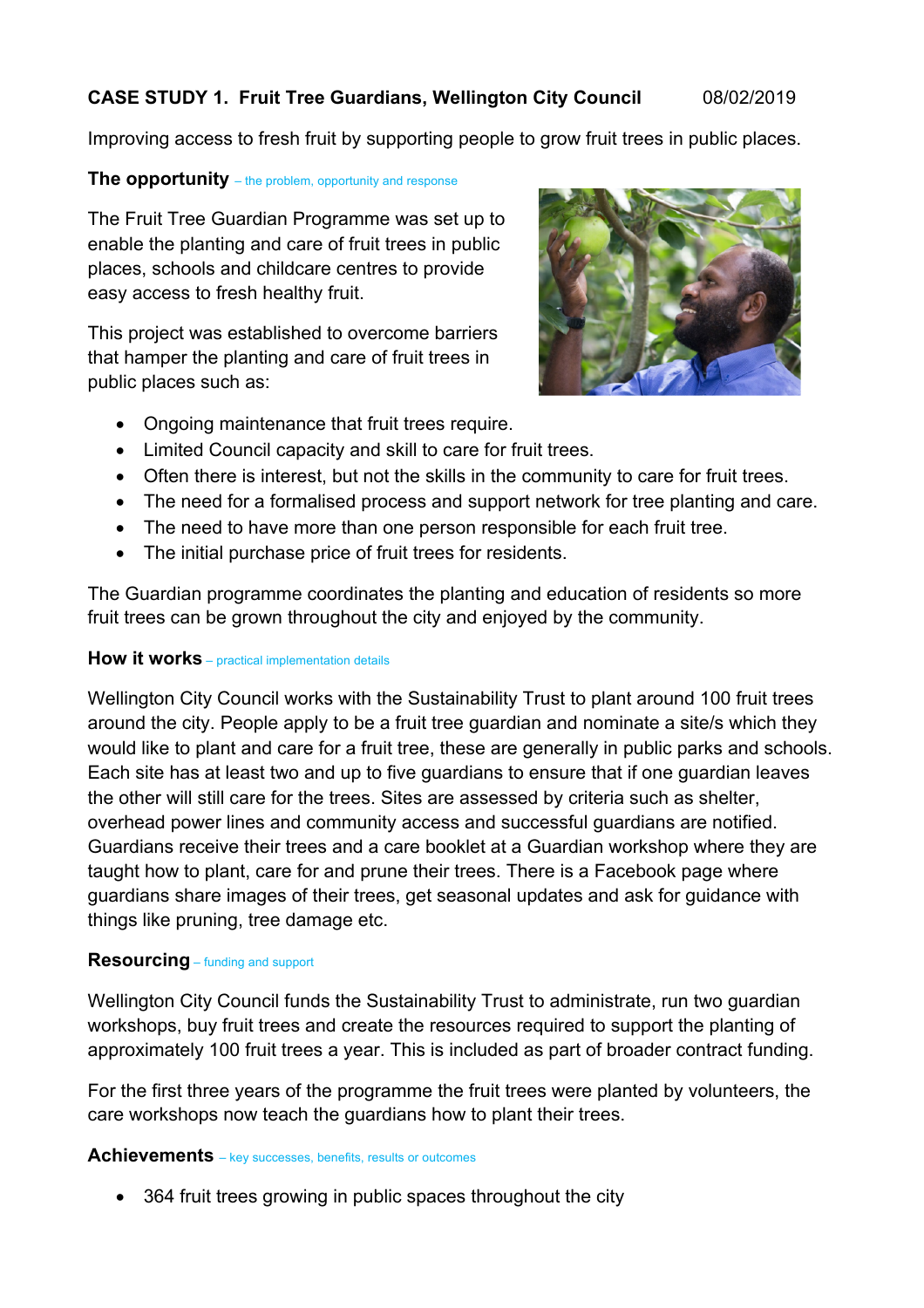- 135 guardians taking responsibility for the fruit trees
- The establishment of the annual training workshops at The Sustainability Trust
- Online application form and clear Council processes to become a guardian
- As most of the trees are in neighbourhoods or schools people are connecting with others in their community and together learning how to care for their fruit trees.

### **Our challenges** – practical considerations when implementing the project

- Wellington's wind and hills mean that many sites are not suitable to grow fruit trees and people who would be great fruit tree guardians are turned down due to the site.
- Council land has many land use designations which can make the site selection process time consuming for the administrator of the programme.
- Some guardians move or lose interest in their trees and there is no method for new guardians for existing trees to be found.
- Mowing around the trees is an issue some council mowers get too close and ringbark trees – others won't go near and a large patch of land remains unmown.

### **Moving forward** what we've learnt and how we will change going forward

- Running the Fruit tree Guardian programme has upskilled the Sustainability Trust (our eco-centre) and this and other fruit tree, vegetable growing programmes are now run by the centre.
- The success of guardian trees often encourages people to be active in another edible projects such as plant fruit trees at home and getting their kids active in gardening
- All these trees are mapped and in time a map of the fruit trees will be made public.

### **Lessons for others** *your advice to others setting this up, what would you do differently*

- The education of fruit tree quardians is important to the success of the fruit trees growing a community of support around the trees. This programme was initially set up without the care workshops and with the fruit trees planted by volunteers with guardians regularly notified of workshops run at the local community gardens, this was time consuming and many of the trees suffered from a lack of care.
- If you are planting on council land, get clarity on what land designations trees can be planted on. ie reserve, district plan, road reserve etc and stick to this to reduce future issues.
- Work with the appropriate council units, in our case the programme is run by community services with support from Parks, Sport and Recreation and funding support from the Tree team.
- Any methods which connect guardians and enable the sharing of expertise and experience keeps up guardian's enthusiasm and continued care for the trees. Finding easy ways to do this such as a Facebook page really makes a difference. We also have a guardian database and send out seasonal information on what to do for your trees in a quarterly email.